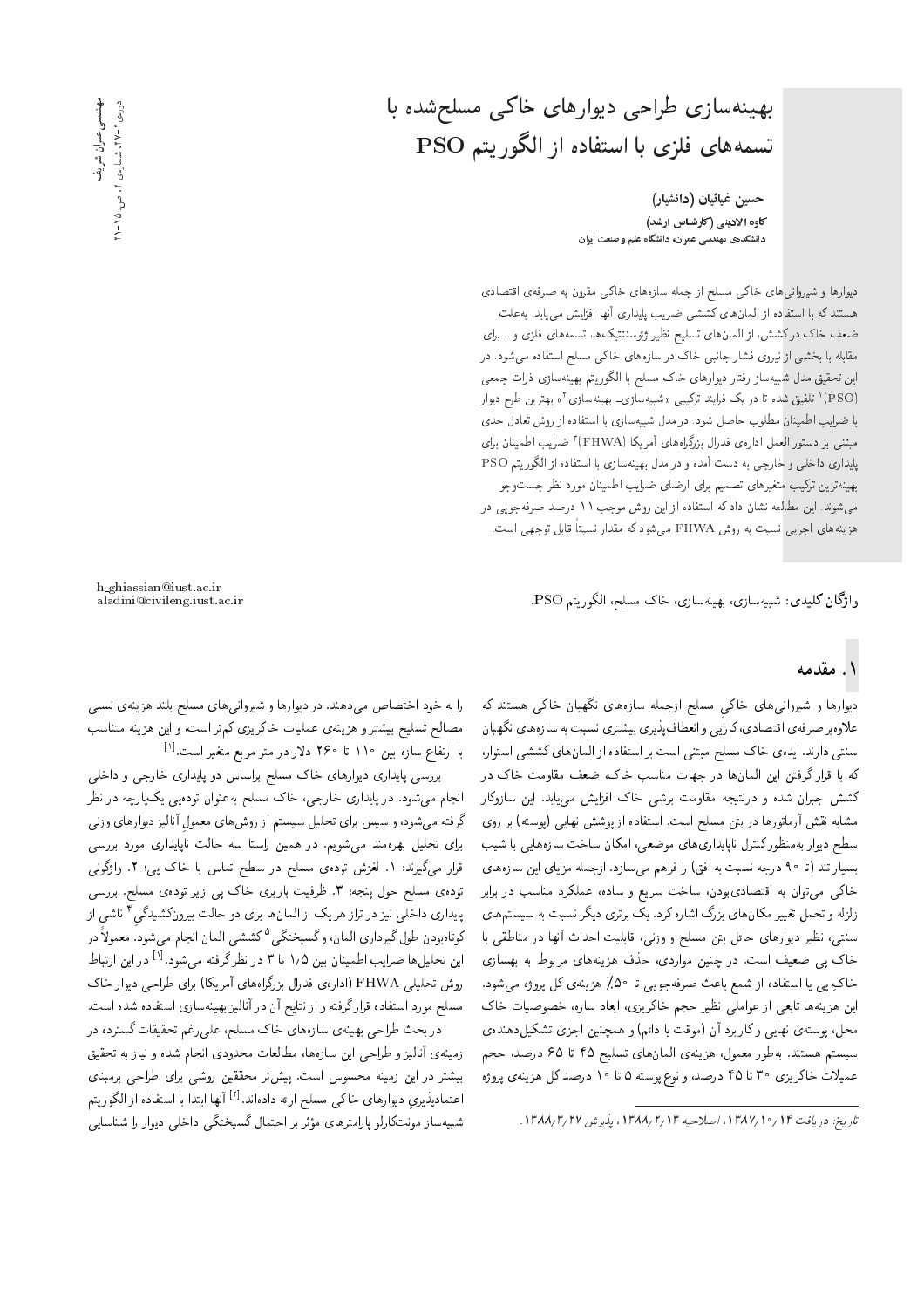درده و سپس تاثیر آنها را در پایداری داخلی مورد بررسی قرار دادند. تحقیقات آنان<br>. درخصوص پایداری خارجی ادامه یافت و نهایتاً منجر به ارائهی نمودارهای طراحی برمبنای اعتمادپذیری شد.<sup>[۲]</sup> در تحقیقات دیگری، از روش کمینهسازی غیر مقید<br>مطلب *COTDAE*D <sup>و</sup> ا متوالی (SUMT)<sup>۶</sup> برای بهینهسازی دیوارهای خاکی مسلح استفاده شد.<sup>!؟]</sup> ابعاد<br>اما به ستار استفاده استفاده کرده از مقابل استفاده شد. اوليه و مقاومت المان هاي تسليح له در واقع مولقه هاي بردار طراحي بودند چنان<br>استاد مصدر کرده استاد - |=yVwQ R= xO=iDU= "Ow@ xHwt w |rta|LQ]OHwt xrY=L Q=OQ@ xm OvOW ?=NDv= بهینهسازی فراکاوشی در مهندسی ژئوتکنیک بسیار تازه بوده و از قدمت چندانی<br>برخوردار نیست. در میان کلیهی الگوریتمهای بهینهسازی فراکاوشی فقط در موارد برخوردار نیست. در میان دلیهی انگورینمهای بهیماسازی فراداوسی فقط در موارد<br>برای ایرانگریسی میلادی (CUA) معدودی از الگوریتم ژنتیک (GA) در مهندسی ژئوتکنیک استفاده شده است.<br>ازامی موسمتان گرامز زیر موسم اغلب تحقیقات گزارش شده در این زمینه برای یافتن سطح لغزش بحرانبی در مبحث پایداری شیروانی های خاکی است.<sup>[۲-۵]</sup><br>است توسیل مقدسی

دراين تحقيق مدل شبيهسازي رفتاري ديوارهاي خاک مسلح با الگوريتم PSO که یکی از الگوریتمهای مناسب تکاملی یا فراکاوشی<sup>۷</sup> است تلفیق شده تا در یک فرايند تركيبي «شبيهسازي ــ بهينهسازي» بهترين طرح ديوار با ضرايب اطمينان مورد نظر حاصل شود. فرایند ترکیب بدین صورت است که در مدل شبیهسازی با استفاده از روش تعادل حدى ضرايب اطمينان براي پايداري داخلي و خارجي به دست آمده و در مدل بهینهسازی با استفاده از الگوریتم PSO بهترین ترکیب متغیرهای تصمیم برای ارضاى ضرايب اطمينان جستوجو مى شوند و در نهايت نتايج با طراحى FHWA مقایسه میشود. این تحقیق که از ترکیب دو مدل شبیهساز و بهینهساز برای طراحی بهینهی دیوارهای خاکی مسلح استفاده میکند. در نوع خود اولین بوده و ایدهی جدیدی در بهینهسازی سازههای خاک مسلح ارائه میکند.

#### ۲. مدل شبیهساز دیوارهای خاک<sub>ی</sub> مسلح

از روش تعادل حدی FHWA برای تحلیل پایداری دیوارهای خاکبی مسلح در این تحقیق استفاده شده است. در تحلیل پایداری خارجی کل تودهی مسلح به عنوان تودهیی یک پارچه فرض شده و از روش معمول تحلیل دیوارهای وزنی برای بررسی پایداری استفاده میشود. در تحلیل پایداری داخلی، سطح لغزش دوخطی فرض شده و برای تحلیل پایداری دو حالت گسیختگی و بیرونکشیدگی المان در هریک از ترازها بررسی میشود (شکل ۱). در این مسئله، خاکریز پشت دیوار دانه یی فرض شده و درنتیجه زهکشی بهراحتی انجام میشود. خصوصیات خاک و المانهای تسلیح به همراه نمادهای استفاده شده در تحلیل در جدول ١ ارائه شده است.

#### ۱.۲. يايداري خارجي

در تحلیل پایداری خارجی عموماً سه سازوکار گسیختگی در نظر گرفته می شود: الف) لغزش تودهى مسلح در سطح تماس با خاك پي؛

ب) واژگونبي تودهي مسلح حول پنجه؛

ج) ظرفیت باربری خاک پی.

ضريب اطمينان لغزش از نسبت نيروى برشى مقاوم در سطح تماس تودهى خاک مسلح و پی به نیروی افقی رانش به دست میآید. ضریب اطمینان در مقابل واژکونی از نسبت کشتاور ناشی از وزن تودهی مسلح به کشتاور ناشی از نیروی رانشی<br>ماه مسلمان است. حول پنجهى ديوار به دست مىآيد. ضريب اطمينان ظرفيت باربرى نيز از نسبت ظرفیت باربری خاک ٍ پی به تنش ناشی از وزن تودهی خاک مسلح به دست می[ید.<br>.



شکل ۱. مقطع عرضی دیوار، نیروها و تنشهای وارده، و سطح لغزش فرضی در روش FHWA.

|  |  | جدول ۱. پارامترهای مورد استفاده در مدل شبیهساز ــ بهینهساز. |  |
|--|--|-------------------------------------------------------------|--|
|  |  |                                                             |  |

| نماد               | پارامتر                                        |
|--------------------|------------------------------------------------|
| H                  | ارتفاع ديوار                                   |
| $\varphi_B$        | زاویهی اصطکاک داخلی خاک در قسمت مسلح شده       |
| $\gamma_R$         | وزن مخصوص خاک در قسمت مسلح شده                 |
| $\varphi_B$        | زاویهی اصطکاک داخلی خاک در قسمت مسلح نشده      |
| $\gamma_B$         | وزن مخصوص خاک در قسمت مسلح نشده                |
| $\varphi_{F}$      | زاویه اصطکاک داخلی خاک پی                      |
| $\gamma_F$         | وزن مخصوص خاک پی                               |
| $F_Y$              | مقاومت نهايى تسمهى فلزى                        |
| $FS_{SL}$          | كمهترين ضريب اطمينان در مقابل لغزش             |
| $FS_{OT}$          | کم ترین ضریب اطمینان در مقابل واژگونی          |
| $FS_{BC}$          | كمترين ضريب اطمينان ظرفيت باربري               |
| $FS_Y$             | كم ترين ضريب اطمينان در مقابل گسيختگي المان    |
| $FS_{PO}$          | کمترین ضریب اطمینان در مقابل بیرونکشیدگی المان |
| $c_\lambda$        | ضريب هزينهى المانهاى تسليح                     |
| $c_{\mathfrak{k}}$ | ضريب هزينهي خاكريزي                            |

روش محاسبهى اين ضرايب اطمينان عبارت است از:

$$
FS_{SL} = \frac{W \times \mu}{F_T} \tag{1}
$$

$$
FS_{BC} = \frac{q_{ult}}{\sigma_V} \tag{1}
$$

$$
FS_{OT} = \frac{\mathbf{r} \times W \times L}{\mathbf{r} \times F_T \times H} \tag{7}
$$

در این معادلات،  $W$  وزن تودهی مسلح، و  $\mu$  ضریب اصطکاک خاک در سطح تماس تودهی خاک مسلح و پی است. برای محاسبهی ضریب فشار جانبی خاک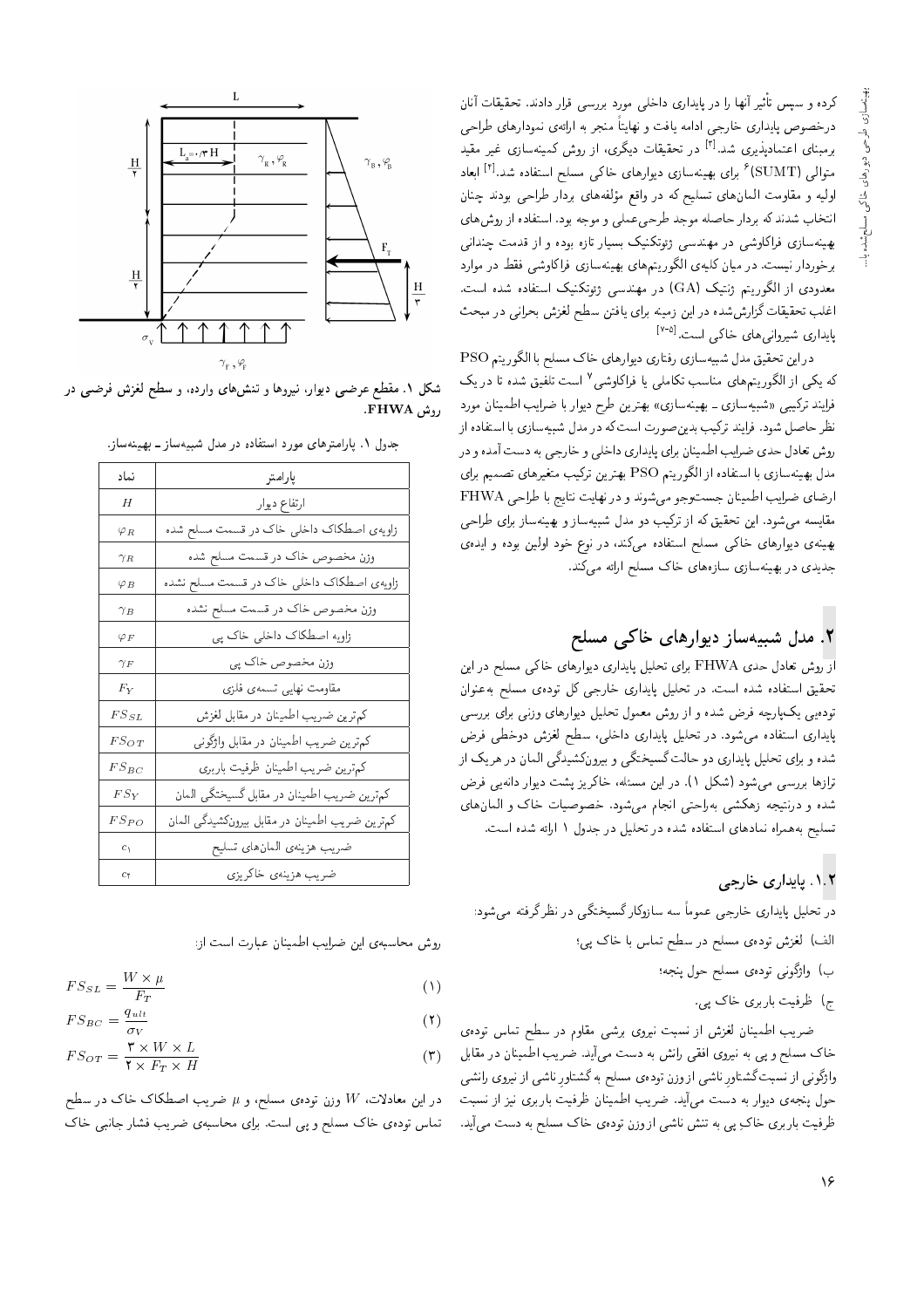)، می توان از نظریه ی رانکین استفاده کرد:

%s}Q=O u}vJty "OvDUy u=tr= Ct=N[ w ZQa ?}DQDx@ <sup>t</sup> w <sup>b</sup> u; QO xm

$$
\sigma_V = \gamma_r \times z \tag{1V}
$$

$$
\sigma_H = K_r \times \sigma_V \tag{1A}
$$

$$
K_r = K_a \times \mathbf{1}_f \mathbf{1}
$$
14)

$$
K_r = K_a \times (\frac{\mathbf{Y} \circ \mathbf{y}^* - z}{\mathbf{Y}^*})
$$
 (1)

#### ۳. الگوريتم بهينهسازي ذرات جمعي PSO

در طے, سه دههی گذشته، الگوریتمهایی توسعه بافتند که اساساً سعے, در ترکیب اصول اولیهی روس های ناوسی و جسب وجوی موتر و نازا در محدودهی مورد نظر<br>ساین استفاده استفاده و استفاده و استفاده به استفاده استفاده و استفاده السون الربية في الربين عن قال و المستخرجون للوثر و عارضا مستخرجات المركب على المستخدم.<br>دارند. امروزه اين روش ها عمدتاً به روش هاي فراكاوشي موسوماند.<sup>[۹]</sup> الكوريتم هايي<br>النصف كم هاي المستخدمات المستخدمات  $(ACO)$  مانند ژنتیک (GA)، بهینهسازی ذرات جمعی (PSO)، جامعه $\alpha$  مورچهها و… نمونه یی از روش های فراکاوشی هستند.<sup>[۱۰]</sup> اخیراً الگوریتم های فراکاوشی با<br>-توجه به قابلیت آنها بهءغوان یک روش بهینهسازی برای مسائل پیچیده، بسیار مورد<br>توجه قرار گرفته و با موفقیت در علوم مهندسی کاربرد بیدا کردهاند. ازجملهی این نوجه قرار ترقیه و با موقفیت در علوم مهمدسی تاربرد پیدا ترزهاند. ازجملهی این<br>کار سال سال سال سال سال سال سال میکند که تار بردها می توان به مسائل برنامهریزی، زمان سلای، طراحی، مسیریابی وسایل تقلیه،<br>- دستگران است است و سایع است است است. تخصیص و جاگذاری تسهیلات، حملونقل و بسیاری دیگر اشاره کرد.

الگوريتم ذرات جمعي (PSO) نيزكه امروزه جايگاه ويژه يي در علوم مهندسي یافته است، برای اولینبار در سال ۱۹۹۵ به عنوان یک روش بهینهسازی بهمنظور شبیهسازی رفتار دسته جمعی پیشنهاد شد.<sup>[۱۱]</sup> این روش یکی از اعضای مجموعهی سبیهسازی رفتار دسته جمعی پیستهاد سد.<br>وسیع روش های هوش جمعی ^ برای حل مسائل بهینهسازی فراگیر (GO) ^ است.<sup>[۱۲]</sup><br>-مزیت این روش نسبت به سایر روش ها این است که در برخی حالات، دشواری های در دههی احیر<br>ایگ یش روی سایر روش های محاسبات تکاملی را متحمل نمیشود.<sup>[۱۱</sup>]<br>۱۲<sub>۰</sub>۰۰  $\ddot{\phantom{0}}$ <sup>[۱۳]</sup> اگر چه جای<br>... این روس بهیهسازی داربرد نستردهیی در مهمدسی یافته است.<br>۱۰ کاربرد روشهای بهینهسازی بهطور عام، و روش PSO بهطور خاص، در مسائل<br>میسمی سوکوکو کارلگینالمطوح مهندسي ژئوتکنيک کاملاً خالبي است.

خود را در فضای جستوجو با توجه به بهترین مکانی که تاکنون در آن قرارگرفته و الكَوريتم PSO اساساً براين اصل استوار است كه در هر لحظه، هر ذره مكان حود را در فصای جستوجو با نوجه به بهترین مدانی ته نا تنون در آن قرار ترقیه و<br>جزئی میلی می ساخل استکشاه است. یهرین مدانی ته در تل همسایدی اس وجود دارد، نتظیم می تند. به عبارت دیدر،<br>DOQ PSO روش شبیهسازی یک رفتار دسته جمعی است که از آن برای نشاندادن درکت گروه برندگان و ماهیان استفاده می شود. مدل۵ای متعددی برای شبیهسازی توسعه يافت كه در أنها مفاهيمي چون سرعت انطباق نزديكترين همسايه و شتاب حرکت وارد شدهاند.<sup>[۱۴و۱]</sup><br>ا

این روش نیز مانند سایر روش های محاسبات تکاملی، از جمعیتی شامل راه حل های بالقوهی مسئلهی تحتِ بررسی برای اکتشاف در فضای جستوجو<br>استاد کنیستان مسئله DSO المطلب استفاده میکند. فرایند متداول PSO با ایجاد جمعیتی تصادفی از افراد، که در اینجا<br>گروهی از ذرات نامیدهشده، شروع می شود. مانند آنچه که در همهی الگوریتمهای دروهی از درات نامیدهسده، سروع می سود. مانند انچه ته در همهی اندورینمهای<br>حرابی تحاملی وجود دارد، هر دره در دروه مجموعهی محتلف از پارامترهای نامسخصاست<br>محتلف استفاده له باید مقادیر بهیمهی آن تعیین سود. در واقع هر دره یک تقطه از قصای راه حل<br>ایل استان این این انگران که از حکام ایران استان استان این را ارائه می1هد. مانند همهی الکوریتمهای تکاملی، این پارامبرها می واسد بسته به<br>مقامت المیلی از این حسن است. شرايط مسئله، بهصورت مقادير حقيقى يا بهصورت كدگذارى شده، تعريف شوند. این الگوریتم مبتنی است بر جستوجوی فضای راه حلها بهروش مناسب، که توسط حرکت گروهی ذرهها بهسوی بهترین موقعیتی که در گذشته با آن روبرو شدهاند

$$
K_{a\ (ext)} = \tan^{\dagger}(\frac{\pi}{\mathfrak{f}} - \frac{\varphi}{\mathfrak{f}})
$$
 (f)

در این صورت نیروی ناسی از فسار جانبی حاک با استفاده از رابطهی له قابل محاسبه<br>ا است:

$$
F_T = \frac{1}{\mathsf{Y}} K_a \gamma H^{\mathsf{T}} \tag{2}
$$

برای محاسبهی طرفیت باربری حاک پی از رابطهی / امعادلهی مایرهوف) استفاده<br>. . . . . . . . . . . . . . شده است:<sup>[۸]</sup><br>-

$$
q_{ult} = \circ / \Delta \gamma_f (L - \Upsilon e) N_{\gamma}
$$
 (9)

که در آن، پارامتر  $N_{\gamma}$  و  $e$  از روابط ۷ و ۸ به دست مه آیند:

$$
N_{\gamma} = (N_q - 1) \tan(1/\mathfrak{f}\varphi_f)
$$
 (V)

$$
N_q = \exp(\pi \times \tan \varphi_f) \times \tan^{\dagger}(\tan^{\dagger} \Delta^\circ + \frac{\varphi_f}{\bm{\gamma}})
$$
 (A)

$$
e = \frac{p_a \times H}{\tau W} \tag{4}
$$

نسن ناستی از وزن حاک مسلح، در سطح نماس پی با استفاده از رابطهی ۱۰<br>ا محاسبه می شود:

$$
\sigma_v = \frac{W}{L - V e} \tag{10}
$$

ضریب اصطکاک خاک (µ)، در سطح تماس تودهی خاک مسلح و پی طبق<br>اطما مدد رابطهی ۱۱ به دست می آید:

$$
\mu = Min(\tan \varphi_F, \tan \varphi_R) \tag{11}
$$

#### ۲.۲. پایداری داخل<sub>ی</sub>

سطح لغزش بحراني ديوارهاى خاك مسلح براساس روش FHWA بهصورت دوخطی و مطابق شکل ۱ است. ضریب اطمینان در مقابل گسیختگی المان و ضريب اطمينان در مقابل بيرونكشيدگي المان در هر عمق چنين محاسبه مي شود:

$$
FS_Y = \frac{F_Y}{p_{\text{max}}} \tag{17}
$$

$$
FS_{PO} = \frac{\mathbf{Y} \times F^* \times \gamma_R \times L_e \times z \times b}{T_{\text{max}}} \tag{17}
$$

در این رابطهی ۱۳،  $L_e$ طول گیرداری المان است و از رابطهی ۱۴ به دست می آید.

$$
L_e = L - L_a \tag{15}
$$

نیروی کششی بیشینه در تراز هر المان، و تنش وارد به هر المان چنین محاسبه مى شود:

$$
T_{\max} = \sigma_H \times S_H \times S_V \tag{10}
$$

تنش بیشینهی ایجادشده در هر المان از رابطهی ۱۶ به دست میآید:

$$
P_{\max} = \frac{T_{\max}}{b \times t} \tag{18}
$$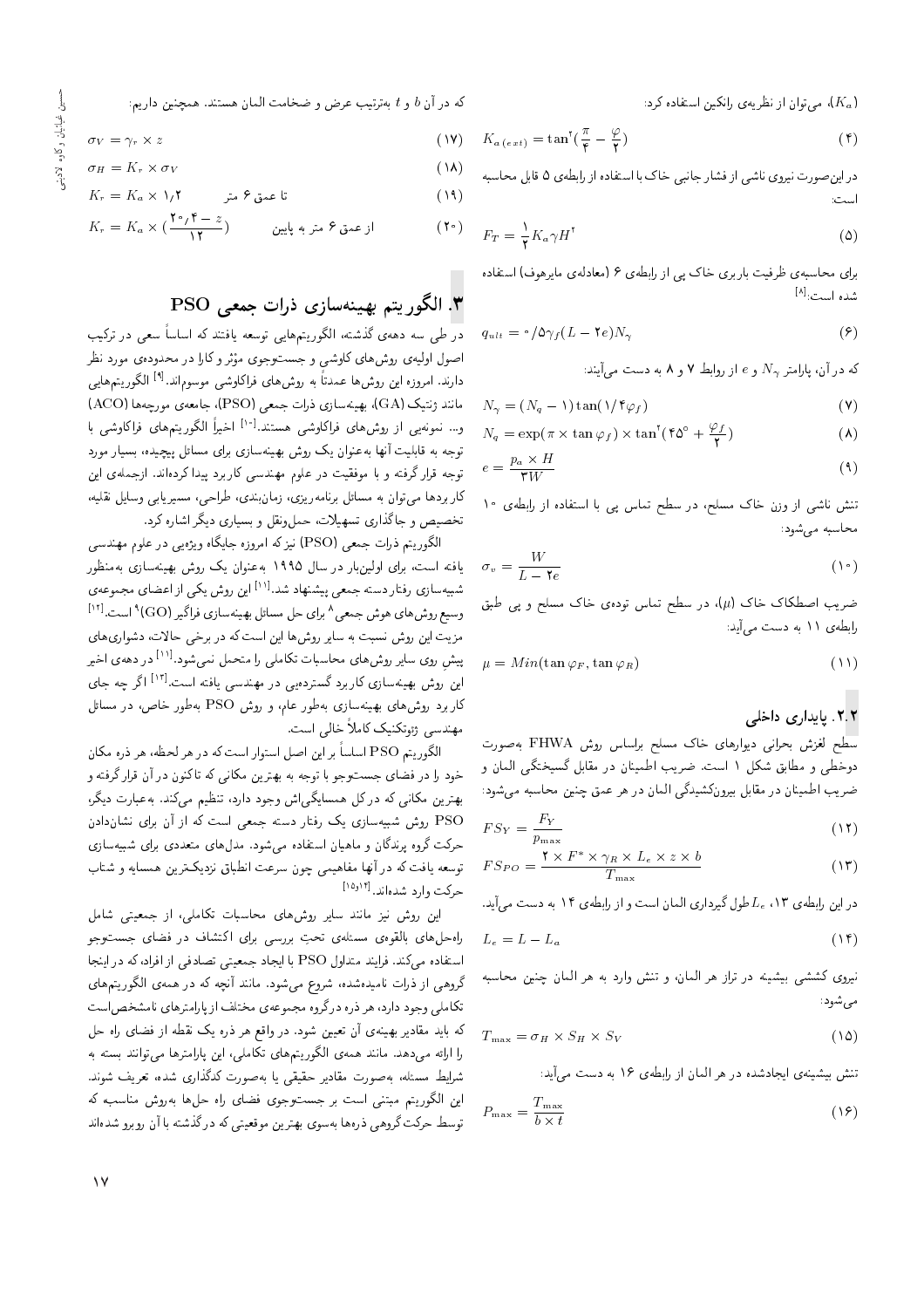صورت میگیرد، با این امید که در این فرایند به یک موقعیت بهتری برسند. سرانجام همهءي ذرات در نقطه يبي بهينه همگرا ميشوند. تفاوت بين PSO و ساير الگوريتم هاي تکاملی در روشی است که از طریق آن، جمعیت ایجادشده در فضای جستوجو حركت مى كند. الكوريتم PSO از روش مختص خود براى هدايت گروه استفاده مبم كند.

اگرچه در الگوریتم PSO، هر عضو از جمعیت دارای یک سرعت انطباقی (تغییر مکان) است که مطابق با آن در فضای جستوجو حرکت میکنند، هرکدام از أنها همچنین دارای حافظهاند و بهترین موقعیتی را که در فضای جستوجو به آن می رسند، به خاطر می سپارند. بنابراین حرکت هر عضو در دو جهت صورت می گیرد: ١. به سوى بهترين موقعيتى كه ملاقات كردهاند؛ ٢. به سوى بهترين موقعيتى كه بهترین عضو در همسایگی آنها ملاقات کرده است.

اگر فضای جستوجوی مسئله D بعدی باشد، پس  $i$ امین ذره از جمعیت را میتوان با یک بردار موقعیت  $X_i$  و سرعت آن را با بردار  $V_i$  نمایش داد. تغییر مکان هر ذره با تغییر در ساختار موقعیت و سرعت قبلی امکانپذیر است. هر ذره بهترین مقداری را که تاکنون به آن رسیده و بهترین جوابی را که تاکنون درگروه به دست ۔<br>آمدہ، میہشناسد. بدینترتیب سرعت و موقعیت ہر ذرہ چنین تغییر میکند:

$$
V_i^{k+1} = w v_i^k + c_1 r_1 (p best_i - x_i^k) + c_1 r_1 (g best - x_i^k)
$$
 (1)

$$
X_i^{k+1} = X_i^k + V_i^k \tag{11}
$$

که در آن  $V_i^k$  سرعت هر نماینده در تکرار  $k$ ام،  $w$  پارامتر وزنبی،  $c_1$  و cr فاکتورهای  $pbest$  وزنی، اعداد تصادفی بین ° و ۱ ،  $X_i^k$  موقعیت  $i$  در تکرار  $k$ ام،  $pbest_i$  برابر  $i$  در ذره  $i$  است.  $w$  نيز پارامتر وزنى است.

بارامتر وزن<sub>و، ا</sub>رای تضمین همگرایی در PSO به کار می رود و انتخاب مناسب برای آن میزان تکرار برای یافتن جواب بهینه راکاهش میدهد. ابرهارت و شی<sup>[۱۰]</sup> پارامتر وزنبی را بهصورت خطبی از مقدار بیشینهیبی چون  $V_{\rm max}$  تا مقدار حداقل آن نەصورت زىر تغىير دادند: V $_{\rm min}$ 

$$
w = w_{\text{max}} - \frac{w_{\text{max}} - w_{\text{min}}}{iter_{\text{max}}} \cdot iter \tag{17}
$$

 $iter_{\max}$  که در آن  $w_{\max}$  وزن ابتدایی،  $w_{\min}$  وزن نهایی،  $ver$  شماره تکرار و بزرگ ترین شماره تکرار است.

#### ۴. مدل طراحی بهینه دیوارهای خاکبی مسلح

بهطور کلبی برای تهیهی مدل طراحی بهینه، ضروری است که از دو مدل شبیهساز و بهینهساز در یک فرایند تکراری استفاده شود. مدل شبیهساز عملاً رفتار سیستم مورد نظر را بهازای مجموعهی مشخصی از متغیرهای طراحی تحلیل میکند. در این فرايند تحليلي صحت يا عدم صحت الزامات طراحي كنترل مى شود. چنانچه كليهى قیود مربوطه ـ شامل الزامات و باید و نبایدها ـ رعایت شده باشد، طرح حاصله به عنوان یک طرح عملی یا موجه شناخته میشود. در صورتی که الزامات طراحی ارضا نشوند جواب به عنوان یک طرح غیرموجه (غیرعملی) طبقهبندی می شود. با پذیرش این اصل که تعداد ترکیبهای ممکن متغیرهای طراحی بسیار زیاد است و عملاً بى نهايت طرح عملى وجود دارد، تحليل همهى طرح ها غيرضروري و غيرممكن به نظر می رسد. لذا یک مدل بهینهساز می تواند تعداد تحلیل های لازم را بهشدت کاهش داده و به سمت طرحهای بهینه هدایت کند. در این مدل ترکیبی پیشنهادی از

مدل بهینهساز PSO استفاده شده است. مدل های شبیهساز کوچک و اغلب خطی را میتوان بهراحتی در ساختار مدل بهینهسازی وارد، و عملاً با هم تلفیق و در یک مدل خلاصه كرد. اين كار براي مدل هاي شبيهساز غيرخطي و بعضاً بزرگ مقياس كار سخت و گاه غیرممکن است. در اینگونه موارد، مدل شبیهساز بهصورت مدلی مستقل در مدل بهینهسازی (در یک فرایند رفت و برگشتبی) ادغام می شوند. مسئلهی مورد نظر دارای ویزگی هایی است که استفاده از روش های ترکیبی فراکاوشی و شبیهسازی راكاملاً توجيه مىكند. علاوه بر موانع رفتارى سيستم، طرح بايد بتواند ضرايب اطمينان عملکرد سیستم را در مقابل رفتارهایی کاملاً متفاوت ــ نظیر واژگونی، لغزش، ظرفیت باربری خاک پی و همچنین بیرونکشیدگی و گسیختگی المانها ـ در حد متعارف و تعریف شده تضمین کند. این موانع غیرخطی فضای تصمیم را کاملاً غیرمحدب کرده که دارای بهینههای موضعی متفاوتی بوده و امکان تعریف جامع رفتار مسئله را در داخل مدل،های بهینهساز ریاضی با مبنای گرادیانی، تقریباً منتفی میکند. نمونهى اين مشكلات در تنها كار انجامشده در اين زمينه مطرح شده است.<sup>[۴]</sup> لذا روش ترکیبی بهینهسازی ـ شبیهسازی پیشنهادشده، با حفظ دقت و صحت لازم در شبیهسازی رفتاری دیوار مسلح، قادر به ارائهی گزینههای طراحی نزدیک به بهینه خواهد بود. درصورت استفاده از بهینهسازهای با مبنای گرادیانی باید تقریبهایی را در رفتار شبیهسازی سیستم پذیرفت. کاهش دقت شبیهسازی رفتاری ممکن است به بروز خطای قابل توجه در نتایج بینجامد. با توجه به تمامی موارد یادشده، و پیچیدگی نسبی مدل تحلیلی دیوارهای خاکی مسلح، در این پژوهش از رویکرد دوم استفاده شده است. مدل شبیهساز با دریافت اطلاعات مربوط به طرح پیشنهادی و متغیرهای طراحی مربوطه از مدل بهینهساز، ضمن تحلیل دیوار خاکی مسلح به محاسبهی ضرایب اطمینان پنجگانهی مورد نظر می پردازد. موجه یا ناموجهبودن طرح پیشنهادی باكنترل ضرايب اطمينان تعيين مى شود. پس از محاسبهى ضرايب اطمينان كليهى طرح های پیشنهادی، موارد به مدل بهینهساز ارجاع میشود. با اعمال جریمه، درجهی برازندگی طرح های غیرموجه بهتناسب کاهش داده شده و سرعت و موقعیت هر عضو از جمعیت محاسبه و فرایند بهینهسازی ادامه پیدا میکند. شکل ۲ چگونگی ادغام مدل بهینهساز و شبیهساز، و نیز فرایند رفت و برگشت اطلاعات را نشان می4هد.

در این تحقیق برای طراحی بهینهی دیوارهای خاک مسلح پنج متغیر تصمیم در نظركرفته شده است: طول المان (L)، عرض المان (b)، ضخامت المان (t)، فاصلهى عمودي المانها از يكديگر (  $S_V$ ) و فاصلهي افقي المانها از يكديگر ( $S_H$ ).



شکل ۲. ساختار کلی مدل پیشنهادی بهینهساز شبیهساز.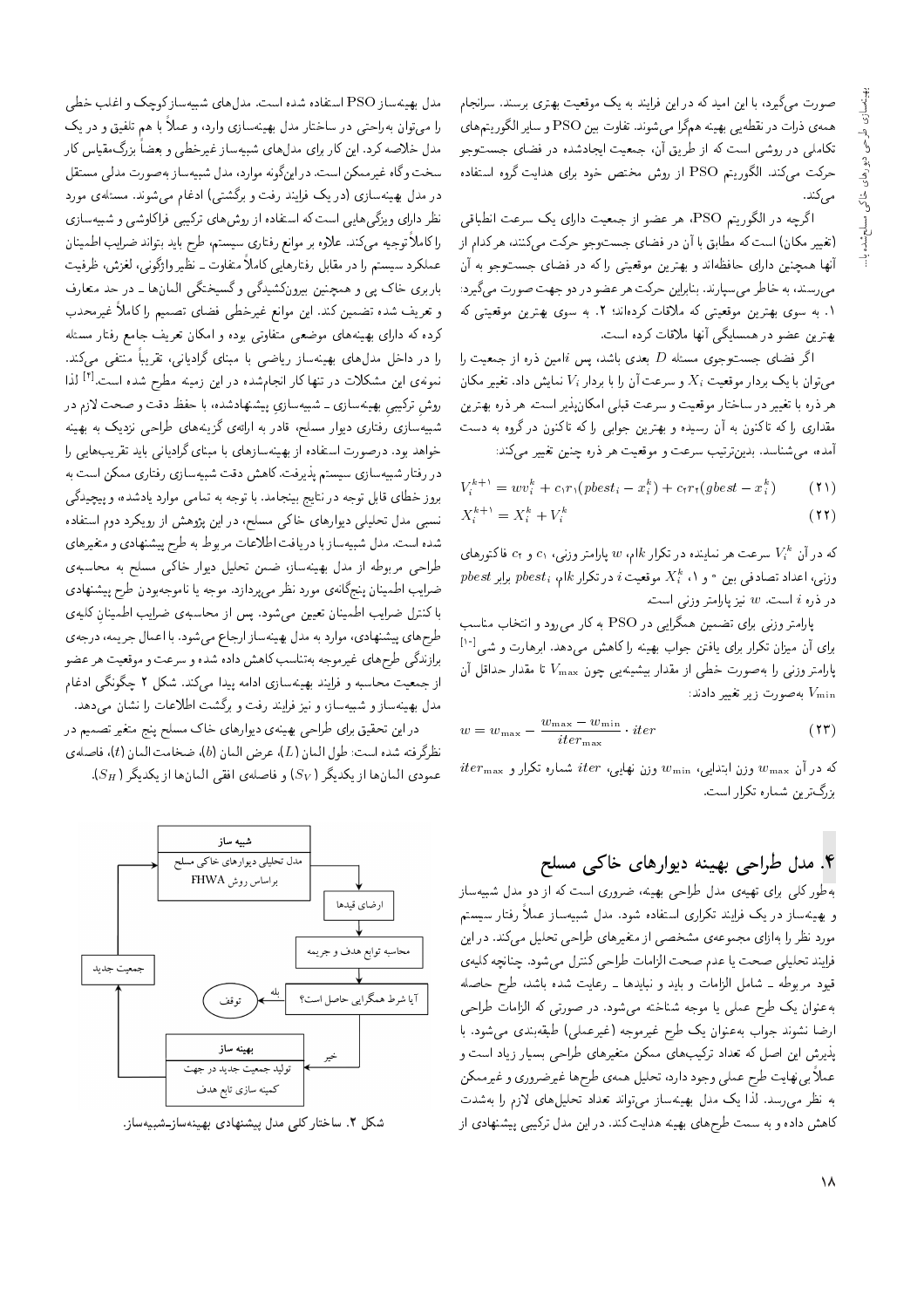تابع هدف در این مسئله کمینهسازی هزینههای اجرایی دیوارهای خاکبی مسلح است. این هزینهها عبارتاند از: ١. هزینهى المانهاى تسلیح (\$yK)؛ ٢. هزینهى عمليات خاكريزي (\$/Kg).

یادآور میشود که مجموع عوامل یادشده تشکیلدهندهی تابع هدف است؛ به عبارت ديگر، تابع هدف تابعي از حجم عمليات خاكريزي و المان هاي تسليح است:

Min Cost = 
$$
(c_1 \times n \times b \times t \times \frac{1}{S_H} \times \gamma_{street})
$$
  
+  $(c_1 \times \gamma_R \times H \times L \times \frac{1 \cdot \cdot \cdot \cdot}{g})$ 

محدودیت های این مسئله را می توان به دو بخش تقسیم کرد. بخش اول محدودیت های مربوط به مرزهای بالا و پایین متغیرهای تصمیم است که چنین تعریف شدهاند:

- $L_{\min} \le L \le L_{\max}$  (14)<br>  $S_{H,\min} \le S_H \le S_{H,\max}$  (16)
- $S_{H,\text{min}} \leq S_H \leq S_{H,\text{max}}$  (12)<br>  $S_{V,\text{min}} \leq S_V \leq S_{V,\text{max}}$  (15)
- $S_{V,\min} \leq S_V \leq S_{V,\max}$  (17)<br>  $b_{\min} \leq b \leq b_{\max}$  (17)
- $b_{\min} \le b \le b_{\max}$  (77)<br>  $t_{\min} < t < t_{\max}$  (78)
- $t_{\min} \leq t \leq t_{\max}$

بخش دوم، قيدهاي اعمال شده مربوط به الزامات طراحي است كه عدم رعايت آنها به یک طرح ناموجه و ناشدنی منجر خواهد شد. تخطی از این قیود منجر به اعمال جريمه مبى شود. اين قيدها مطابق روابط ٢٩ تا ٣٣ تعريف شدهاند:

- 
- $FS_{SL,min} \leq FS_{SL}$  (14)<br> $FS_{OT,min} \leq FS_{OT}$  (19)  $FS_{OT, \min} \leq FS_{OT}$  (\*)<br> $FS_{BC, \min} \leq FS_{BC}$  (\*)
- 
- $FS_{BC,min} \leq FS_{BC}$  (\*)<br> $FS_{Y,min} < FS_{Y}$  (\*)
- $FS_{Y,\text{min}} \leq FS_Y$  ( $\text{Y}$ )<br> $FS_{PO,\text{min}} \leq FS_{PO}$  ( $\text{Y}$ )  $FS_{PO,min} \leq FS_{PO}$

توجه به این نکته ضروری است که هر یک از قیود فوق یک مجموعه عبارات ریاضی غیرصریح را شامل میشود که عموماً به یک فضای تصمیم غیرمحدب با کمینههای<br>مسیحی است موضعی متعدد منجر میشوند. تابع جریمه تابعی است که درصورت تخطی از هر قید به تابع هدف اعمال و سبب کاهش برازندگی آن خواهد شد.

#### G. اجرای مدل، مطالعهی موردی و بررسی نتایج

بر<mark>ای طراحی بهینهی دیوار خاکی مسلح دو رمزگان رایانهیی در محیط برنامهنویسی</mark> فرترن نوشته شده که پس از تلفیق با یکدیگر منجر به تولید جواب بهینه برای طراحی دیوار خواهند شد. رمزگان اول مدل شبیهساز رفتار دیوارهای خاکی مسلح و رمزگان دوم الگوريتم بهينهسازى PSO است.

بهمنظور تاييد برترى روش تلفيقى شبيهساز ــ بهينهساز (PSO-MSEW ) نسبت<br>ا به سایر روش ها در طراحی بهینه و صرفهجویی اقتصادی اجرای دیوارهای خاکی مسلح، یک مثال طراحی با دو روش FHWA و PSO-MSEW بررسی، و نتایج آنها با يكديگر مقايسه شده است.

|L=Q] |xrUt "1"5 Q=w}O |xUOvy w l=N C=}YwYN "1"1"5 pLt QOxrRrR?} Q[ "CU= 9 4 kN/m<sup>2</sup> u; Q@ xOQ=w Q=@ QU w 'QDt 7 8 Q=w}O `=iDQ= |rN=O l=m]Y= |x}w=R "OwW|t Q\_v hQY =}wB p}rLD R= xH}DvQO w xOw@ 0 05 <sup>g</sup> KrUt l=N "CU= 300kN/m<sup>2</sup> u; R=Ht |Q@Q=@ C}iQ\_ w xHQO 30 |B \*l=N w 18 8 kN/m<sup>3</sup> XwYNt uRw w xHQO 34 |rN=O l=m]Y= |x}w=R |=Q=O XwYNt uRw w xHQO 30 |rN=O l=m]Y= |x}w=R |=Q=O xR=UCWB KrUt l=N uRw w 413700 kN/m<sup>2</sup> |vy; |=yxtUD |}=yv VvD "CU= 18 8 kN/m<sup>3</sup> p=U 75 xR=U O}it Qta w xOW xDiQo Q\_v QO 7850 kN/m<sup>3</sup> uy; XwYNt %R= CU= CQ=@a Q=w}O |Q=O}=B |=Q@ u=v}t]= ?}=Q[ |xv}tm "CU= 1 5 = (F SSL) VRer p@=kt QO u=v}t]= ?} Q[ 2 = (F SOT ) |vwoS=w p@=kt QO u=v}t]= ?} Q[ 2 = (F SBC ) |B l=N |Q@Q=@ C}iQ\_ p@=kt QO u=v}t]= ?} Q[

1 هـ. من الطمينان در مقابل گسيختگي المان ( $\mathcal{A} = (FSY)$ <br>اسما سطح الحال استان الحال الحال الحال الحال الحال الحال الحال الحال الحال الحال الحال الحال الحال

1/0 = ( $FS_{PO}$ ) ضريب اطمينان در مقابل لغزش المان

جدول ٢ نتايج مقايسهيي بين طراحي براساس روش FHWA و روش شبيهساز ـ بهينهساز را ارائه مى نمايد و مبين اين واقعيت است كه با تغيير پارامترهاى طراحى می توان هزینه پروژه را کاهش داد. به عبارتی ابعاد توصیه شده در روش های کلاسیک طراحي ديوارهاى خاكى مسلح ضرورتا بهينه نمى باشند.

این مدل برای دیوارهای با ارتفاع مختلف نیز اجرا شده و نتایج طراحی با استفاده از روش بهینهسازی پیشنهادی در جدول ۳ خلاصه شدهاند. فرضیات فوق برای تمام دیوارها یکسان در نظرگرفته شده است. نمودار همگرایی مدل برای بهترین جواب در \* ٢٥ تكرار براى هريك از ديوارها در شكل ٣ نشان داده شده است.

هزينهى اجرايي وابسته به طرح براى ديوار ٧,٨ مترى طبق طرح FHWA معادل ۳۶۲ دلار، و طبق طرح PSO-MSEW معادل ۳۲۲ دلار است. درنتيجه مبلغ صرفهجويي شده با استفاده از روش بهينهسازي ١١٪ است. لازم به ذكر است K}rUD |=Q@ |iQYt uy; |xv} Ry pt=W xv}y@ KQ] uDi=} QO QF wt |=yxv} Ry xm .<br>. و حجم حادریزی بوده و سایر هزیدها تصر برازدردن سطح جاده، بلوک های تمای<br>استقلیلی است دیوار، آزمایشات، نصب و اجرای دیوار در هر دو طرح یکسان خواهد بود. چنان كه در جدول ۴ مشاهده مىشود، ضرايب اطمينان ظرفيت باربرى يى، گسيختگى

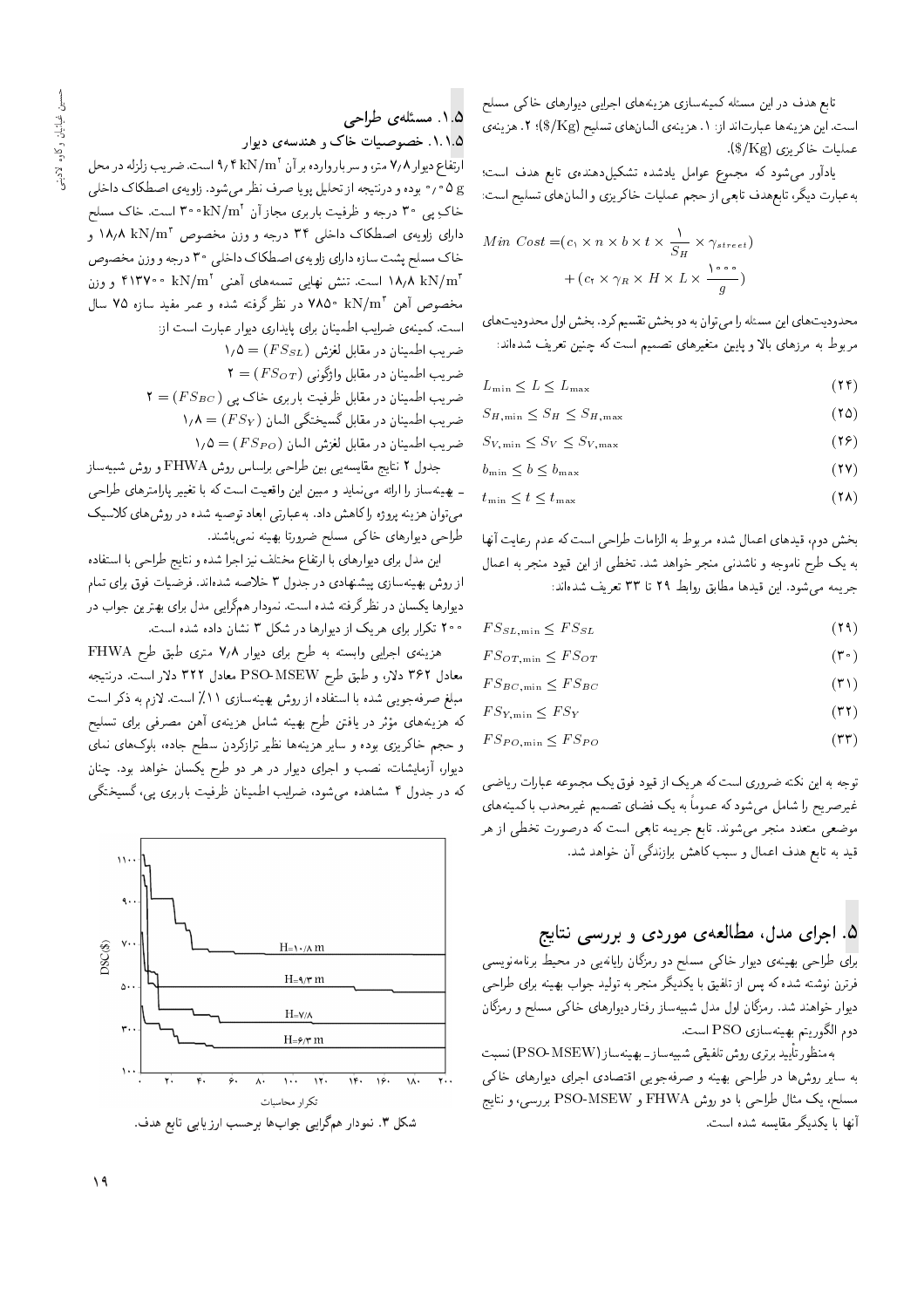| جدول ۲. نتایج مدل شبیهسازـبهینهساز و روش FHWA برای دیوار با ارتفاع ۷٫۸ متر. |  |
|-----------------------------------------------------------------------------|--|
|-----------------------------------------------------------------------------|--|

| هزینهی اجرایی وابسته به طرح در |       |                                                                              |               |                      |      |             |
|--------------------------------|-------|------------------------------------------------------------------------------|---------------|----------------------|------|-------------|
| هر متر طول ديوار (\$)          | t(m)  | b(m)                                                                         | $S_V(m)$      | $ S_H(m) $           | L(m) | روش طراحی   |
| ۳۶۲                            | 0,0,0 | $\circ$ , $\circ$ $\Delta$                                                   | $\cdot$ , YA  | $\cdot$ , Y $\Delta$ | ۵، ۵ | <b>FHWA</b> |
| ۳۲۲                            |       | $\circ$ , $\circ$ $\circ$ $\uparrow$ $\circ$ , $\circ$ $\uparrow$ $\uparrow$ | $\mathcal{N}$ | $\circ$ , $\uparrow$ | ۴،۵۹ | PSO-MSEW    |

جدول ٣. نتايج مدل شبيهساز ــ بهينهساز براي ديوار با ارتفاعهاي مختلف.

| هزینه اجرایی وابسته به طرح در | متغيرهاى تصميم                     |                                     |                             |                                |      |             |
|-------------------------------|------------------------------------|-------------------------------------|-----------------------------|--------------------------------|------|-------------|
| هر متر طول دیوار (\$)         | t(m)                               | b(m)                                | $S_V(m)$                    | $S_H(m)$                       | L(m) | (m)         |
| ۲۰ ۸                          | $\circ$ , $\circ$ o $\mathbf{r}$   | $\circ$ , $\circ$ $\uparrow \wedge$ | $\lambda$ , $\Delta\lambda$ | $\circ$ , $\mathsf{Y}$ $\circ$ | T/VT | 9,5         |
| ۳۲۲                           | $\circ$ , $\circ$ o $\mathcal{V}$  | .000                                | $\mathcal{N}$               | $\cdot$ , $\mathsf{Y}$         | ۴٬۵۹ | $V/\Lambda$ |
| ۴۶۵                           | $\circ$ , $\circ$ o $\uparrow$     | 0,0.90                              | ۰۰۳ (                       | $\cdot$ / $\wedge$ $\cdot$     | 0.99 | 9,7         |
| ۶۴۹                           | $\circ$ , $\circ$ o $\mathfrak{P}$ | 0,0.97                              | ۱٬۳۵                        | $\circ$ , $\uparrow \circ$     | 8.77 | ۸۰٫۸۰       |

جدول ۴. ضرايب اطمينان مربوط به طرح PSO-MSEW.

|                                      | ارتفاع دیوار (m) |                       |                                      |                   |  |  |
|--------------------------------------|------------------|-----------------------|--------------------------------------|-------------------|--|--|
| ۸، ۱۰                                | ۹٫۳              | ۷, ۸                  | 5,5                                  | ضرايب اطمينان     |  |  |
| ۱,۸۶                                 | ۱٬۸۴             | ۸٫۸۰                  | ۷۷ (                                 | $FS_{SL}$         |  |  |
| ۲, ۷۳                                | ۲٬۶۹             | ۲٫۶۴                  | ۲٬۵۷                                 | $FS_{OT}$         |  |  |
| $\mathbf{Y}_{\ell} \circ \mathbf{0}$ | ۰ م/۲            | $\mathbf{Y}_{\ell}$ . | $\mathbf{Y}_{\ell} \cdot \mathbf{0}$ | $FS_{BC}$         |  |  |
| ۱,∧∘                                 | ۱٬۸۲             | ۱٫λ۰                  | ۱٫λ۰                                 | $FS_{\mathbf{Y}}$ |  |  |
| ۵۰ / ۱                               | ۵۰/۱             | ۵۰ / ۱                | ۵۰ / ۱                               | $FS_{PO}$         |  |  |

و لغزش المان دنترل<نده است و دفیفا برابر ضرایب اطمینان دمینهی به دست<br>آ امده هستند. این بدان معناست که در مثال مورد نظر، دو صریب اطمینان دیگر<br>تعدید میکنند اعس العين بمسابق إلى طراحي الدارند. مدل الرئيبي بيستها في ابراي المامي فيوارها با<br>المقام السلمان المحادث المحادث المسابق "CU= xOW x=Q= 3 pwOH QO =y?=wH u} QDy@ w '=QH= Q=@ 20 hrDNt |=y`=iDQ= درچه اجراهای محتلف مسج به طرحهایی با هزینهها و ویژنیهای همدسی متفاوت<br>مسجد این ساخت سایت اسلامی شد، براکنش تابع هدف بسیار اندک و بدترین جواب حاصله نیز بهتر از نتایج مدل "Ow@ FHWA

بانوشت

۶. <mark>نتیجهگیری</mark><br>در این تحقیق روش تلفیقی جدیدی ارائه شد که با استفاده از آن می,توان بهترین در این تحقیق روس مقیقی جدیدی آزاده سد نه با استفاده از آن می وان بهترین<br>این اینکل این این اینکل این این این این این اینکل این اینکل این این اینکل این طرح اقتصادی با صرایب اطمینان مطلوب را برای دیوارهای حالی مسلحسده با<br>-ستمه های آهنی به دست آورد. آمروزه میداول برین روسی ته در طراحی دیوارهای<br>ماکستان استان است. خاکی مسلح استفاده میشود روش ادارهی فدرال بزرگراههای آمریکا (یا FHWA)<br>استفادات با آباد است اما لزوماً طرح به دست آمده از این روش اقتصادیترین طرح نیست. در این تحقیق روش ترکیبی بهینهسازی ــ شبیهسازی برای طراحی بهینهی دیوارهای خاکبی مسلح ارائه و عملكرد أن با يكي از متداول ترين رويكردهاي طراحي بين المللي موجود مقایسه شده است. مدل ارائهشده در زمان بسیار اندک و با تعداد محدود ارزیابی تابع<br>هدف قادر به یافتن جواب نزدیک به بهینه است. در مجموع نتایج کلیهی اجراهای هدف قادر به یافتن جواب تزدیک به بهینه است. در مجموع تنایج تنیهی اجراهای<br>مناسب با ایرانی مدل پیشنهادی بهتراز رویکرد متداول طراحی FHWA بود. در بهترین شرایط برای<br>ما با با بینامه بود و کرد و پستانسلو است. دیوار با ارتفاع ۱۰٫۸ متر، هزینههای اجرایی دیوار بیشتر از ۲۰ درصد کاهش بافت، اما با کاهش ارتفاع دیوار کاهش ِ هزینهها روند نزولمی داشته که کاملاً قابل توجیه به<br>منا نظر میرسد. اگرچه در اجراهای مختلف نتایج مدل و طرح حاصله کمی متفاوت است، طيف نسبتاً وسيع طرحهاى پيشنهادى خوب، فرصت انتخاب طرح مطلوب را در اختیار تصمیمگیران قرار خواهد داد.

## منابع

- 1. particle swarm optimization
- 2. simulation-optimization 3. federal high way administration
- 4. pullout
- 5. breakage
- 6. sequential unconstrained minimization technique
- 7. metaheuristic
- 8. swarm intelligence methods
- 9. global optimization
- 1. Elias, V. and Christopher, B., Mechanically Stabilized Earth Walls and Reinforced Soil Slopes Design and Construction Guidelines, National Highway Institute, US Department of Transportation FHWA, Washington, D.C.  $(2001)$ .
- 2. Chalermyanont, T. and Benson, C.H. "Reliability-based design for internal stability of mechanically stabilized earth walls", Geotechnical and Geoenvironmental Engineering, 130, pp. 163-173 (2004).